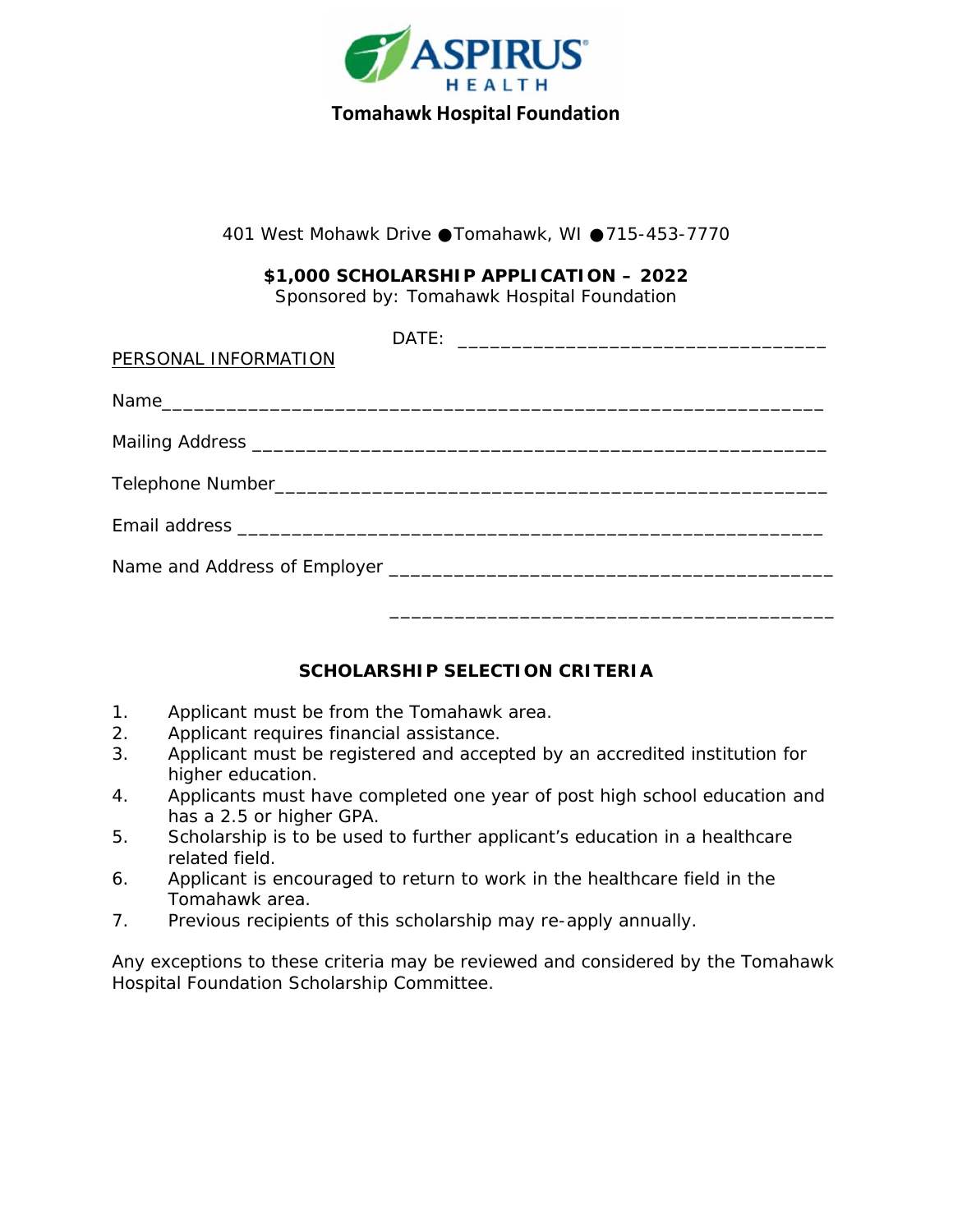

## **Tomahawk Hospital Foundation**

| \$1,000 Scholarship Application                                                      | Page 2 |
|--------------------------------------------------------------------------------------|--------|
| <b>GOALS IN EDUCATION/CAREER</b>                                                     |        |
|                                                                                      |        |
| What educational institution are you attending? _________________________________    |        |
| What educational institution do you plan to attend? _____________________________    |        |
|                                                                                      |        |
|                                                                                      |        |
|                                                                                      |        |
| When will your course of study term begin (month/year)? ________________________     |        |
|                                                                                      |        |
|                                                                                      |        |
| Why do you wish to pursue a career in healthcare? _______________________________    |        |
| What are your career goals and where do you envision yourself in the next ten years? |        |
|                                                                                      |        |
| <b>FINANCIAL AID</b>                                                                 |        |
|                                                                                      |        |
| If yes, list the sources:                                                            |        |
|                                                                                      |        |
|                                                                                      |        |

Describe any special circumstances concerning your need for financial aid:

\_\_\_\_\_\_\_\_\_\_\_\_\_\_\_\_\_\_\_\_\_\_\_\_\_\_\_\_\_\_\_\_\_\_\_\_\_\_\_\_\_\_\_\_\_\_\_\_\_\_\_\_\_\_\_\_\_\_\_\_\_\_\_\_\_\_\_\_\_\_\_\_\_

\_\_\_\_\_\_\_\_\_\_\_\_\_\_\_\_\_\_\_\_\_\_\_\_\_\_\_\_\_\_\_\_\_\_\_\_\_\_\_\_\_\_\_\_\_\_\_\_\_\_\_\_\_\_\_\_\_\_\_\_\_\_\_\_\_\_\_\_\_\_\_\_\_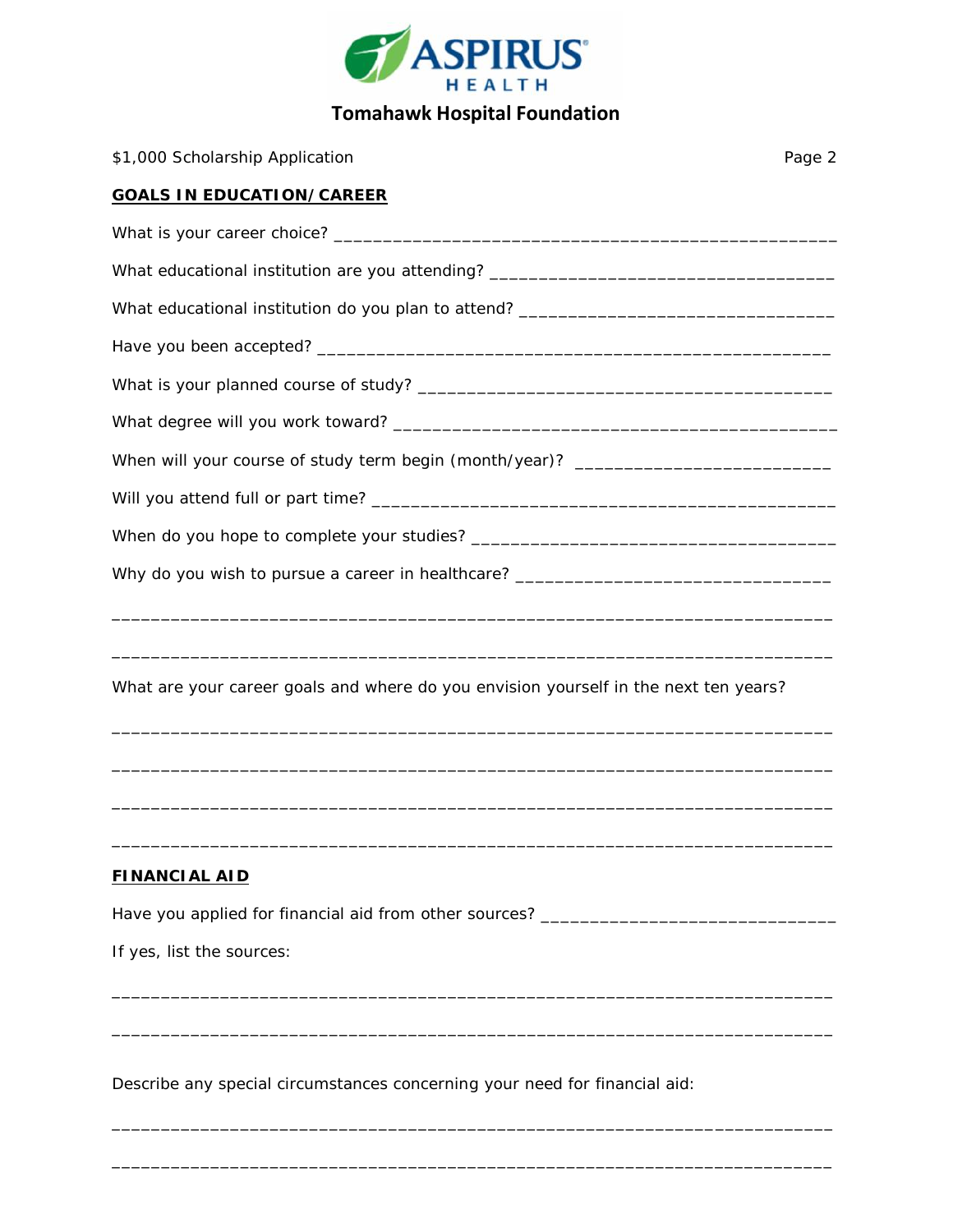

| \$1,000 Scholarship Application | Page 3                                                            |
|---------------------------------|-------------------------------------------------------------------|
|                                 | <b>EDUCATIONAL BACKGROUND (Attach additional pages if needed)</b> |
|                                 |                                                                   |
|                                 |                                                                   |
|                                 |                                                                   |
|                                 |                                                                   |
|                                 | Educational institution (if more than one, attach information)    |
|                                 |                                                                   |
|                                 |                                                                   |
|                                 |                                                                   |
|                                 |                                                                   |
|                                 |                                                                   |
|                                 |                                                                   |
|                                 |                                                                   |
| Activities and honors<br>4.     |                                                                   |
|                                 |                                                                   |
|                                 |                                                                   |
|                                 |                                                                   |
|                                 |                                                                   |
|                                 |                                                                   |